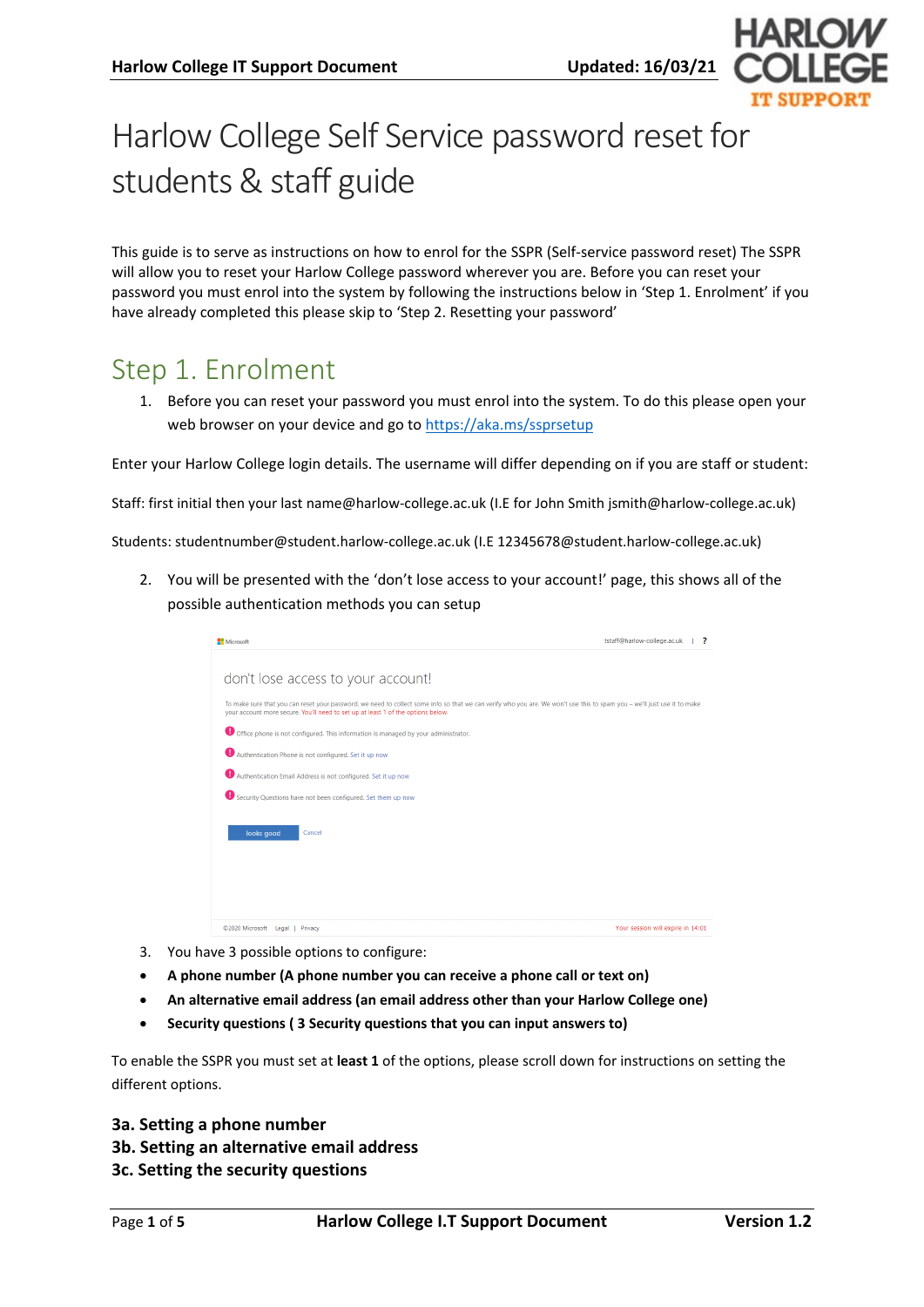

### 3a. Setting a phone number

- 1. Select the 'Set it up now' link next to the Authentication Phone option
- 2. Select the correct country or region for your phone number
- 3. Enter your phone number
- 4. You can select either 'Text me' or 'Call me' options to verify the phone number
- 5. If you selected 'Text me ' you will receive a code by text which you then have to enter and select 'Verify' you will then be returned to the original setup screen
- 6. If you selected 'Call me' you will be called and provided with a code which you then have to enter and the select 'Verify' you will be then returned to the original setup screen

| Microsoft                                                  | tstaff@harlow-college.ac.uk       |
|------------------------------------------------------------|-----------------------------------|
| don't lose access to your account!                         |                                   |
| Please verify your authentication phone number below.      |                                   |
| Authentication phone                                       |                                   |
| Select your country or region<br>$\boldsymbol{\mathrm{v}}$ |                                   |
| Enter your authentication phone number                     |                                   |
| call me<br>text me                                         |                                   |
|                                                            |                                   |
|                                                            |                                   |
| <b>Back</b>                                                |                                   |
|                                                            |                                   |
|                                                            |                                   |
|                                                            |                                   |
|                                                            |                                   |
|                                                            |                                   |
|                                                            |                                   |
|                                                            |                                   |
|                                                            |                                   |
| @2020 Microsoft Legal   Privacy                            | Your session will expire in 13:09 |

### 3b. Setting an email address

- 1. Select the 'Set it up now' link next to the Authentication email address option
- 2. Enter an email address that is **not** your Harlow College email address
- 3. Select 'Email me' and you will receive a verification email, enter the code that you receive in the email and select 'Verify' you will be then be returned to the original setup screen

| Microsoft                                                                                           | tstaff@harlow-college.ac.uk<br>$\overline{\mathbf{z}}$ |
|-----------------------------------------------------------------------------------------------------|--------------------------------------------------------|
| don't lose access to your account!                                                                  |                                                        |
| Please verify your authentication email address below. Don't use your primary work or school email. |                                                        |
| Authentication Email Address<br>Enter your authentication email address                             |                                                        |
| email me                                                                                            |                                                        |
|                                                                                                     |                                                        |
| <b>Back</b>                                                                                         |                                                        |
|                                                                                                     |                                                        |
|                                                                                                     |                                                        |
|                                                                                                     |                                                        |
|                                                                                                     |                                                        |
|                                                                                                     |                                                        |
|                                                                                                     |                                                        |
|                                                                                                     | Your session will expire in 14:57                      |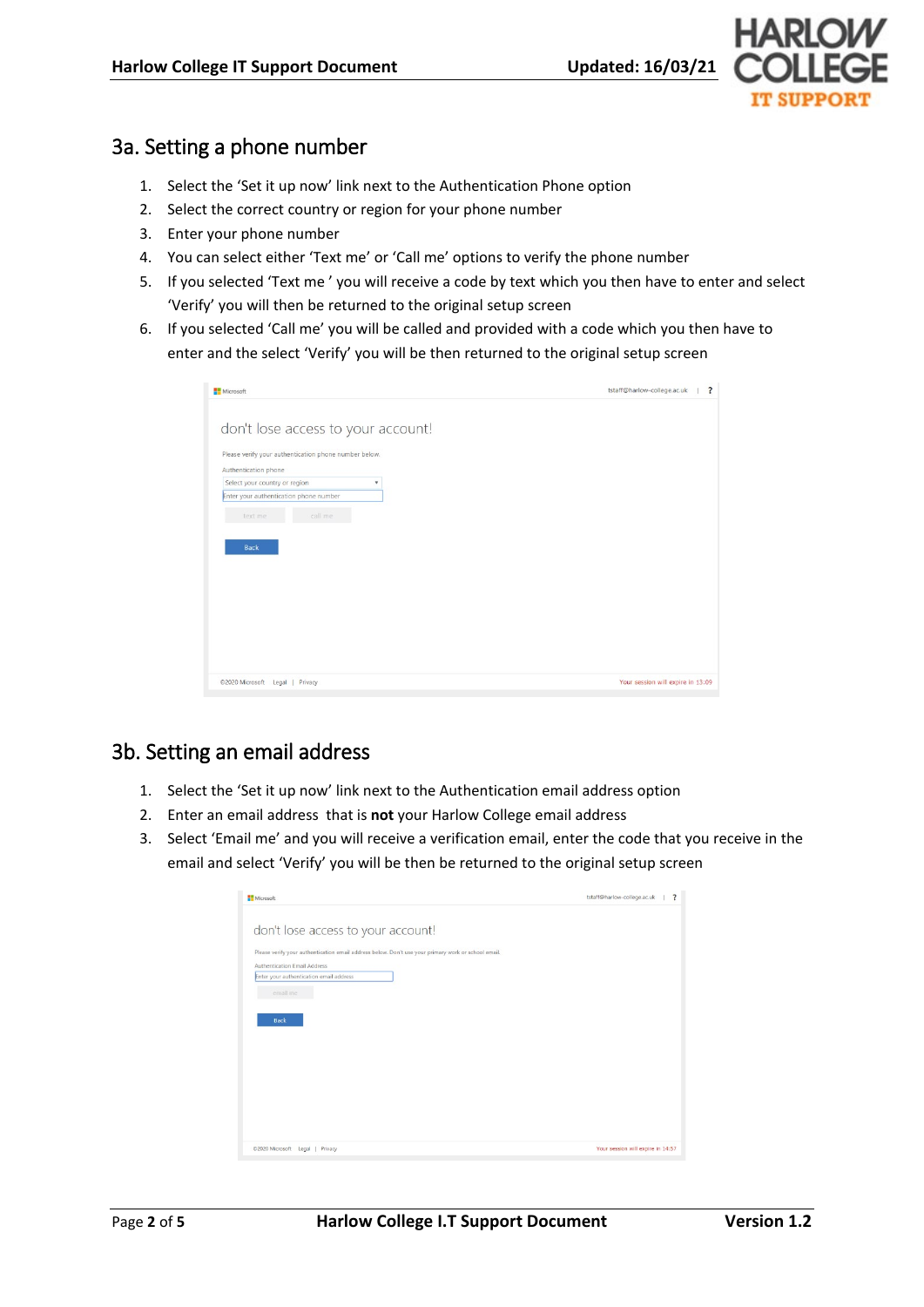

### 3c. setting the security questions

- 1. Select the 'Set them up now' link next to the Security questions option
- 2. Choose three questions and provide answers to them
- 3. After you selected and questions and provided answers to them select the 'Save answers' option and you will be returned to the original setup screen

| Microsoft                                                                                                                               | tstaff@harlow-college.ac.uk<br>2  |
|-----------------------------------------------------------------------------------------------------------------------------------------|-----------------------------------|
|                                                                                                                                         |                                   |
| don't lose access to your account!                                                                                                      |                                   |
| Please select questions to answer below. Your admin requires you to set up 3 questions, and answers must be at least 3 characters long. |                                   |
| <b>Security question 1</b>                                                                                                              |                                   |
| What was your childhood nickname?<br>۰                                                                                                  |                                   |
|                                                                                                                                         | Ω                                 |
| <b>Security question 2</b>                                                                                                              |                                   |
| What was your favourite sport in secondary school?<br>÷                                                                                 |                                   |
|                                                                                                                                         | Ω                                 |
|                                                                                                                                         |                                   |
| <b>Security question 3</b><br>Who is the most famous person that you have ever met?<br>v                                                |                                   |
|                                                                                                                                         |                                   |
|                                                                                                                                         | Ω                                 |
|                                                                                                                                         |                                   |
| save answers                                                                                                                            |                                   |
|                                                                                                                                         |                                   |
| <b>Back</b>                                                                                                                             |                                   |
|                                                                                                                                         |                                   |
| ©2020 Microsoft Legal   Privacy                                                                                                         | Your session will expire in 14:54 |

### Step 2. Resetting your password

- 1. Open your web browser and go t[o https://passwordreset.microsoftonline.com](https://passwordreset.microsoftonline.com/)
- 2. Input your Harlow College email address into the User ID field and the fill in the automated CAPTCHA image

| Get back into your account                                |                                                                                                           |
|-----------------------------------------------------------|-----------------------------------------------------------------------------------------------------------|
| Who are you?                                              |                                                                                                           |
|                                                           | To recover your account, begin by entering your user ID and the characters in the picture or audio below. |
| User ID:                                                  |                                                                                                           |
|                                                           |                                                                                                           |
| Example: user@contoso.onmicrosoft.com or user@contoso.com |                                                                                                           |
|                                                           |                                                                                                           |
|                                                           | c                                                                                                         |
|                                                           |                                                                                                           |
|                                                           |                                                                                                           |
|                                                           |                                                                                                           |
|                                                           |                                                                                                           |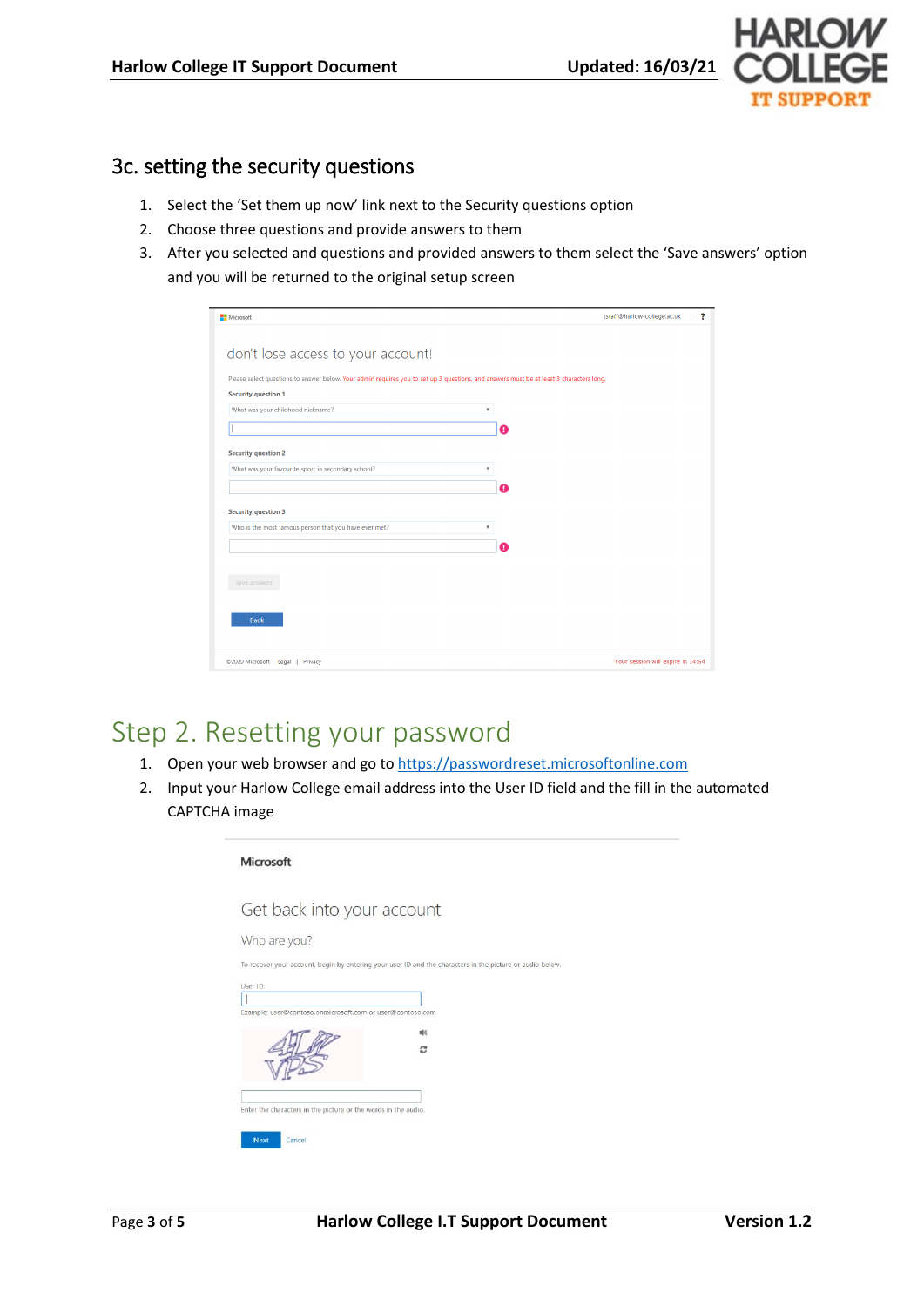- 3. Select a method for account verification, this will be either the email setup previously or can be a call or text from a mobile phone you have registered.
- 4. Enter a new password and enter it again to confirm, once you have done this select 'Finish' and your new password will be set. The new password must meet requirements, they differ depending on if you are staff or a student:

#### **For Staff:**

- Minimum length is 12 characters
- Password must contain at least 1 capital letter and at least 1 number
- Password must not be the same as your last 3 passwords

#### **For Students**

- Minimum length is 6 characters
- Password must not be the same as your last 3 passwords
- 5. Once you have entered a password that meets the correct requirements and entered it again to confirm, please select the 'Finish' button, you will then receive a message stating that you password has been reset. You can now close the window and use your new password.
- 6. You will receive an emailed notification to your Harlow College email address to confirm your password reset

## Step 3. Updating your details

- 1. If you have changed your phone number or alternative email address you will need to update the system to ensure that you can still reset your Harlow College password if required. Please open your web browser and go to<https://aka.ms/ssprsetup>
- 2. Enter your Harlow College login details. The username will differ depending on if you are staff or student:

Staff: first initial then your last name@harlow-college.ac.uk (I.E for John Smith jsmith@harlow-college.ac.uk)

Students: studentnumber@student.harlow-college.ac.uk (I.E 12345678@student.harlow-college.ac.uk)

- 3. You will be brought to the 'Don't lose access to your account!' page, from here you can change your authentication options
- 4. Select 'Change' next to the option you wish to change and follow the instructions as per Step 2 to change each setting.
- 5. Select 'Finish' once you have finished

| Microsoft                                                                                                                | tstaff@harlow-college.ac.uk<br>,  |
|--------------------------------------------------------------------------------------------------------------------------|-----------------------------------|
| don't lose access to your account!                                                                                       |                                   |
| Thanks! We'll use the info below to recover your account if you forget your password. Click "finish" to close this page. |                                   |
| Office phone is not configured. This information is managed by your administrator.                                       |                                   |
| Authentication Phone is set to<br>Change                                                                                 |                                   |
| Authentication Email Address is not configured. Set it up now                                                            |                                   |
| Security Questions have not been configured. Set them up now                                                             |                                   |
| Finish<br>Cancel                                                                                                         |                                   |
|                                                                                                                          |                                   |
|                                                                                                                          |                                   |
|                                                                                                                          |                                   |
|                                                                                                                          |                                   |
| @2020 Microsoft Legal   Privacy                                                                                          | Your session will expire in 14:48 |